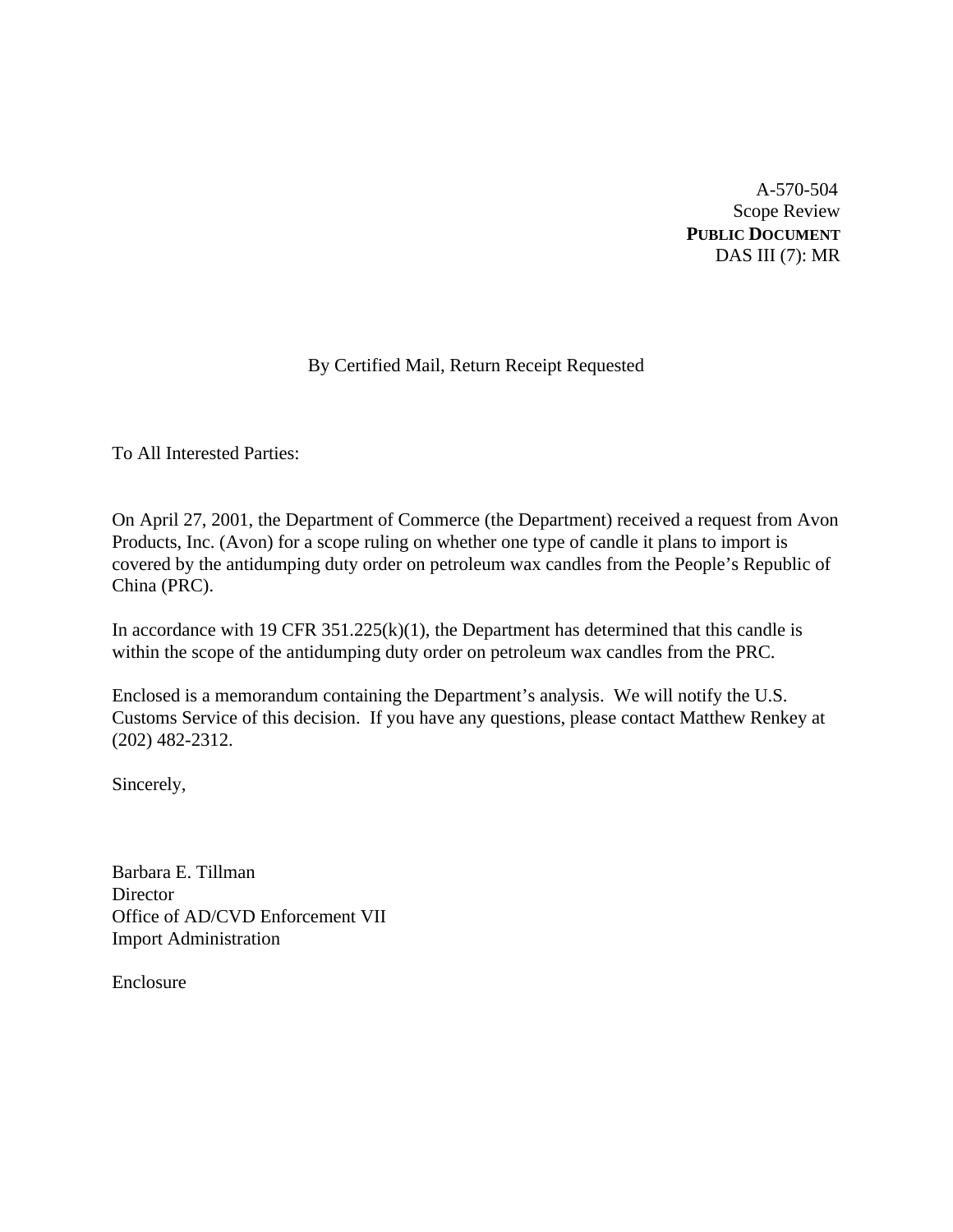A-570-504 Scope Review **PUBLIC DOCUMENT** DAS III (7): MR

| <b>MEMORANDUM FOR:</b> | Joseph A. Spetrini<br><b>Deputy Assistant Secretary</b><br>Enforcement Group III                                                               |
|------------------------|------------------------------------------------------------------------------------------------------------------------------------------------|
| FROM:                  | Barbara E. Tillman<br>Director<br>Office of AD/CVD Enforcement VII                                                                             |
| <b>SUBJECT:</b>        | Final Scope Ruling; Antidumping Duty Order on Petroleum Wax<br>Candles From the People's Republic of China (A-570-504); Avon<br>Products, Inc. |

### **Summary**

On April 27, 2001, the Department of Commerce (the Department) received a request from Avon Products, Inc. (Avon) for a scope ruling on one candle to determine if it is covered by the antidumping duty order on petroleum wax candles from the People's Republic of China (PRC) (Petroleum Wax Candles from the PRC, 51 FR 25085 (July 10, 1986)). In accordance with 19 CFR  $351.225(k)(1)$ , we recommend that the Department determine that this candle is covered by the scope of the antidumping duty order on petroleum wax candles from the PRC.

### **Background**

Avon filed its request for a scope ruling in proper form on April 27, 2001.

The regulations governing the Department's antidumping scope determinations are found at 19 CFR § 351.225. On matters concerning the scope of an antidumping duty order, the Department first examines the descriptions of the merchandise contained in the petition, the determinations of the Secretary and the International Trade Commission (the Commission), the initial investigation, and the antidumping duty order. This determination may take place with or without a formal inquiry. If the Department determines that these descriptions are dispositive of the matter, the Department will issue a final scope ruling as to whether or not the subject merchandise is covered by the order. *See* 19 CFR 351.225(d).

Conversely, where the descriptions of the merchandise are *not* dispositive, the Department will consider the five additional factors set forth at 19 CFR 351.225(k)(2). These criteria are: i) the physical characteristics of the merchandise; ii) the expectations of the ultimate purchasers; iii) the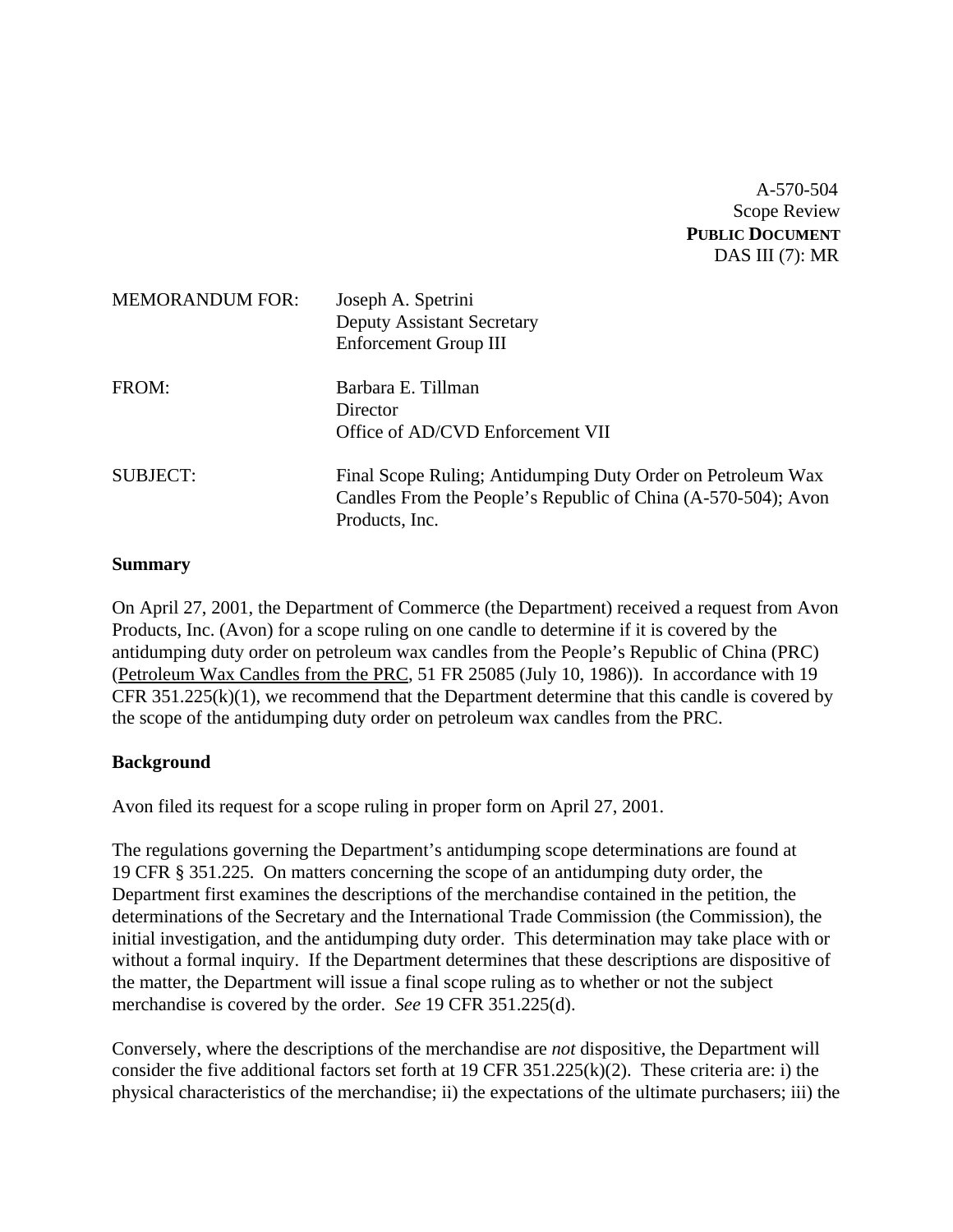ultimate use of the product; iv) the channels of trade in which the product is sold; and v) the manner in which the product is advertised and displayed. The Department applies these criteria when it is unclear whether the product which is the subject of the scope ruling fits within the product descriptions contained in the petition, the determinations of the Secretary and the Commission, the investigation, and the order. The determination as to which analytical framework is most appropriate in any given scope inquiry is made on a case-by-case basis after consideration of all evidence before the Department.

In the instant case, the Department has evaluated Avon's request in accordance with 19 CFR  $351.225(k)(1)$ ; and the Department finds that the descriptions of the products contained in the petition, the final determinations of the Secretary (including prior scope determinations) and the Commission, the initial investigation, and the antidumping duty order are, in fact, dispositive. Therefore, the Department finds it unnecessary to consider the additional factors set forth at 19 CFR 351.225(k)(2).

Documents and parts thereof from the underlying investigation deemed relevant by the Department to this scope ruling were made part of the record of this determination and are referenced herein. Documents that were not presented to the Department, or placed by it on the record, do not constitute part of the administrative record for this scope determination.

In its petition of September 4, 1985, the NCA requested that the investigation cover:

[c]andles [which] are made from petroleum wax and contain fiber or paper-cored wicks. They are sold in the following shapes: tapers, spirals, and straight-sided dinner candles; rounds, columns, pillars; votives; and various wax-filled containers. These candles may be scented or unscented ... and are generally used by retail consumers in the home or yard for decorative or lighting purposes (Antidumping Petition, September 4, 1985 at 7).

The Department defined the scope of the investigation in its notice of initiation. This scope language carried forward without change through the preliminary and final determinations of sales at less than fair value and the eventual antidumping duty order:

certain scented or unscented petroleum wax candles made from petroleum wax and having fiber or paper-cored wicks. They are sold in the following shapes: tapers, spirals, and straight-sided dinner candles; rounds, columns, pillars, votives; and various wax-filled containers (*Petroleum Wax Candles from the People's Republic of China: Initiation of Antidumping Duty Investigation*, 50 FR 39743 (September 30, 1985); *see also Preliminary Determination of Sales at Less Than Fair Value,* 51 FR 6016 (February 19, 1986), *Final Determination,* 51 FR 25085 (July 10, 1986), and *Antidumping Duty Order: Petroleum Wax Candles from the People's Republic of China* 51 FR 30686 (August 28, 1986)).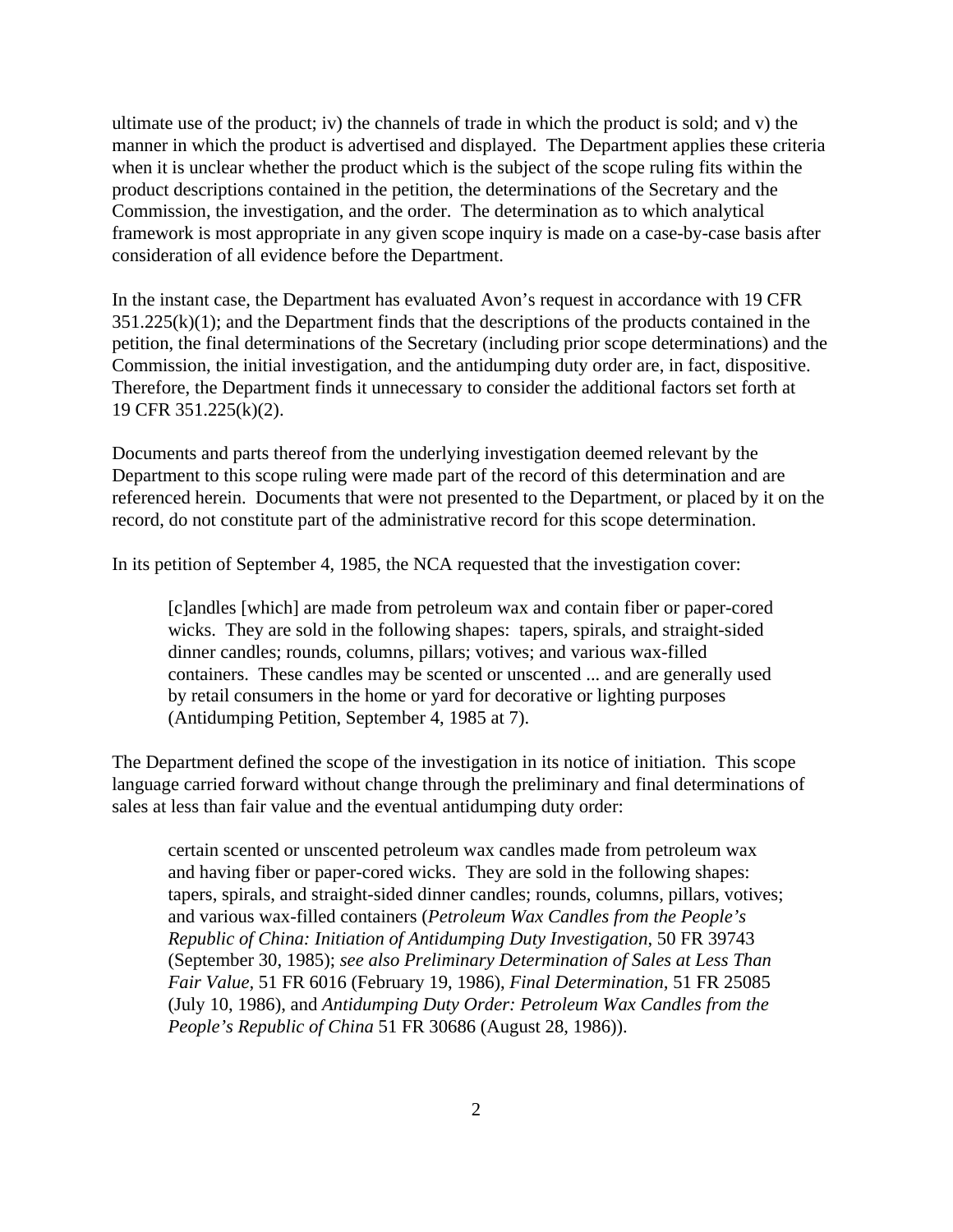The Commission adopted a similar definition of the "like product" subject to its determinations, noting that the investigations did not include "birthday, birthday numeral and figurine type candles" (*Determinations of the Commission (Final)*, USITC Publication 1888, August 1986, at 4, note 5, and A-2 (Commission Determination)).

Also of relevance to the present scope inquiry is a notice issued to the United States Customs Service in connection with a July 1987 scope determination concerning an exception from the Order for novelty candles, which states:

The Department of Commerce has determined that certain novelty candles, such as Christmas novelty candles, are not within the scope of the antidumping duty order on petroleum-wax candles from the People's Republic of China (PRC). Christmas novelty candles are candles specially designed for use only in connection with the Christmas holiday season. This use is clearly indicated by Christmas scenes and symbols depicted in the candle design. Other novelty candles not within the scope of the order include candles having scenes or symbols of other occasions (*e.g.*, religious holidays or special events) depicted in their designs, figurine candles, and candles shaped in the form of identifiable objects (*e.g.*, animals or numerals), (CIE N-212/85, September 21, 1987; Letter from the Director, Office of Compliance, to Burditt, Bowles & Radzius, Ltd., July 13, 1987).

### **Avon's Scope Request**

Avon argues that the model subject to this inquiry is in the form of an identifiable object, a tear. Avon included a sample of the candle with its scope request. According to Avon, the subject candle "...is a teardrop shaped candle measuring approximately 4 inches in height with an approximate base diameter of 1¾ inches..." (Avon's Request at 1).

#### **Analysis**

When determining whether or not a particular product claimed as a novelty candle is within the scope of the antidumping duty order, the Department's first line of inquiry is whether the shape of the candle is one delineated in the language of the Order's scope, *i.e.*, "tapers, spirals, and straight-sided dinner candles; rounds, columns, pillars, votives; and various wax-filled containers." If a candle falls within one of the above shapes, it would be within the Order's scope, unless it otherwise possessed holiday-specific decorations. However, if a candle is in the form of an identifiable object, then it would not fall within one of the shapes designated above, and would be determined to be outside the scope of the Order.

With respect to the instant request, we find that for the reasons outlined below, this candle falls within the scope of the Order.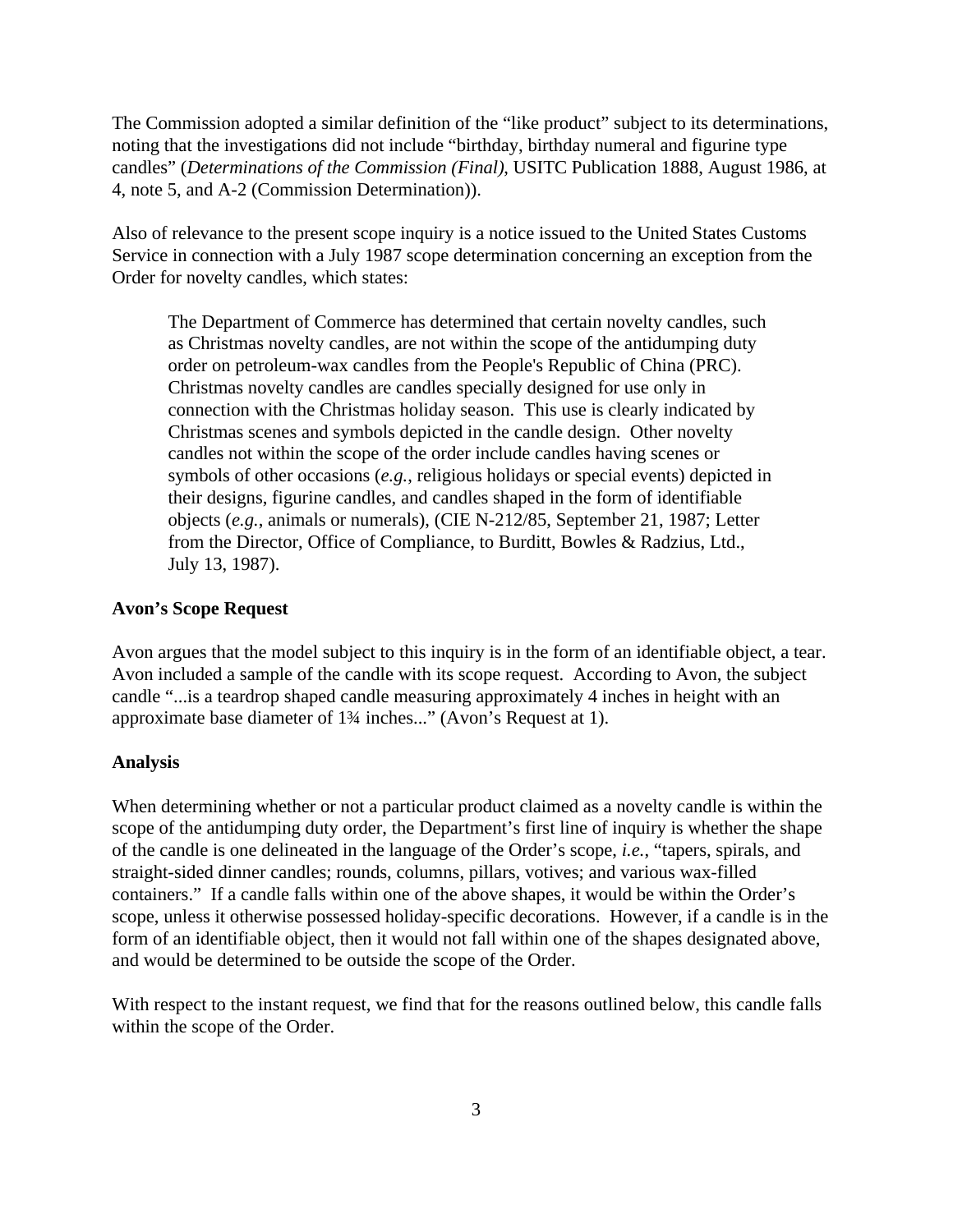Avon claims that its candle is in the shape of a teardrop, an identifiable object. The candle actually has a round base and gradually tapers to a point at the top. We consider this shape to constitute a taper and, therefore, consider Avon's candle to be within the scope of the Order. See, e.g., *Webster's Third New International Dictionary* (1993) (including as a definition of taper, "regularly narrowed toward a point").

In its request, Avon relies on the following quotation found in Russ Berrie & Company v. United States, Slip Op. 99-61 (CIT, July 13, 1999) (Russ Berrie):

Commerce identified a limited set of candles, specifically certain 'novelty candles,' that fall outside the scope of the Order.... It stated that figurine candles and candles shaped in the form of identifiable objects were outside the scope of the Order.... By doing so, it was not *creating* an exception for figurines and candles in the form of identifiable objects generally. Rather, it *clarifies* that such candles were excluded from the scope of the Order because shapes covered by the Order are tapers, spirals, straight-sided dinner candles, rounds, columns, pillars and votives.

This language from Russ Berrie does not lend support to Avon's position; rather, the very language Avon relies on actually supports the Department's determination here that Avon's "teardrop" candle is within the scope of the Order because it is in the shape of a taper.

For these reasons, the Department determines that this item is a taper-shaped candle within the scope of the Order.

## **Summary**

Avon's "Tear Shaped Candle" is taper-shaped, and taper-shaped candles are within the scope of the Order. This conclusion is consistent with the scope of the investigation and the Order, as defined in the petition, as well as the Department's and the Commission's determinations.